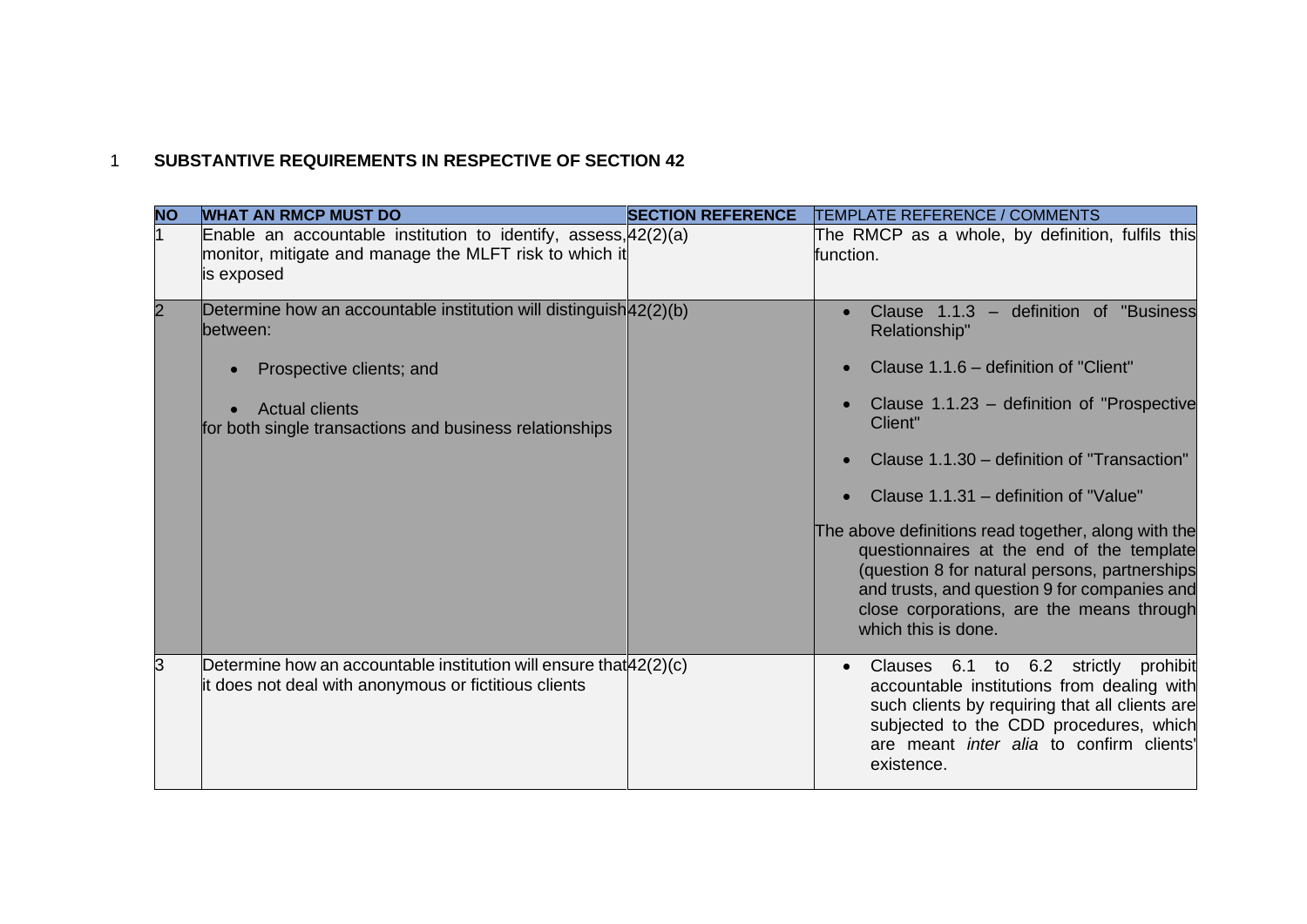| <b>NO</b>      | <b>WHAT AN RMCP MUST DO</b>                                                                                                                                                                                          | <b>SECTION REFERENCE</b> | TEMPLATE REFERENCE / COMMENTS                                                                                                                                                                                                                                                                                                                                        |
|----------------|----------------------------------------------------------------------------------------------------------------------------------------------------------------------------------------------------------------------|--------------------------|----------------------------------------------------------------------------------------------------------------------------------------------------------------------------------------------------------------------------------------------------------------------------------------------------------------------------------------------------------------------|
| $\overline{4}$ | Set out the procedures to be carried out to establish and $42(2)(d)$<br>verify the identity of natural persons, trusts and legal<br>persons                                                                          |                          | Clause 7 – abbreviated CDD procedures for<br>$\bullet$<br>certain professional partnerships and listed<br>companies<br>Clause $8$ – tables setting out the CDD<br>$\bullet$<br>procedures for natural persons, companies,<br>close corporations, partnerships and trusts<br>(ie what information will be requested of<br>these entities and how it will be verified) |
| 5              | Determine how the accountable institution will compare $42(2)(e)$<br>future transactions against the knowledge of a client at<br>the accountable institution's disposal                                              |                          | Clause 9.1 - ongoing due diligence<br>$\bullet$                                                                                                                                                                                                                                                                                                                      |
| 6              | Set out the additional CDD procedures to be carried out $42(2)(f)$<br>in respect of trusts and legal persons                                                                                                         |                          | Clause 9 - the CDD tables hereunder cater<br>$\bullet$<br>for the additional CDD procedures as well                                                                                                                                                                                                                                                                  |
| 7              | Set out the ongoing CDD procedures in the case of $42(2)(q)$<br>business relationships                                                                                                                               |                          | Clause 9.1 - ongoing due diligence                                                                                                                                                                                                                                                                                                                                   |
| 8              | Explain how complex or abnormally large transactions, $42(2)$ (h)<br>as well transactions with no apparent business or lawful<br>purpose, will be scrutinised, and how findings in this<br>regard will be documented |                          | Clause $15.1.2.2 -$ this would be one of the<br>$\bullet$<br>grounds for suspicion and would be<br>reportable to the Risk Officer<br>Clause 15.1 - requires the above suspicion<br>$\bullet$<br>to be documented in a written report                                                                                                                                 |
| 9              | Describe how an accountable institution will confirm $42(2)(i)$<br>existing information if doubts arise as to its accuracy                                                                                           |                          | Clause $11.1$ – lists a number of suggested<br>$\bullet$<br>ways in which information can be confirmed<br>if doubts arise in relation thereto                                                                                                                                                                                                                        |
| 10             | Detail how an accountable institution will identify clients, $ 42(2)(i) $<br>collect information about an<br>intended business<br>relationship, conduct an additional CDD, and conduct an                            |                          | Clause $5.2.5.5 - \text{catch-all ground}$ for<br>$\bullet$<br>suspicion, which arguably caters for the<br>situation where suspicions arise during a                                                                                                                                                                                                                 |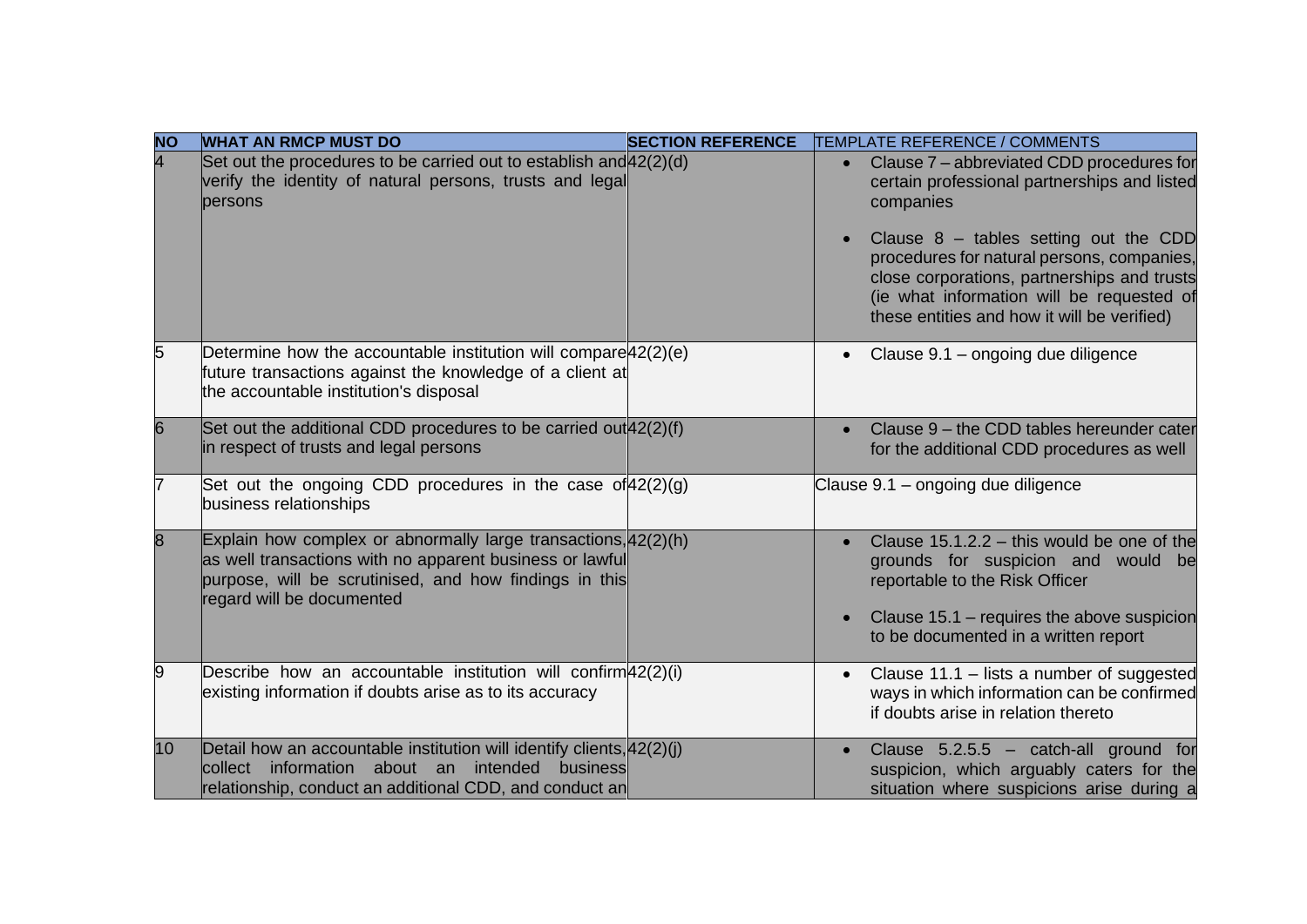| <b>NO</b> | <b>WHAT AN RMCP MUST DO</b>                                                                                                                                                                                     | <b>SECTION REFERENCE</b> | <b>TEMPLATE REFERENCE / COMMENTS</b>                                                                                                                                                                       |
|-----------|-----------------------------------------------------------------------------------------------------------------------------------------------------------------------------------------------------------------|--------------------------|------------------------------------------------------------------------------------------------------------------------------------------------------------------------------------------------------------|
|           | ongoing CDD when its suspicions are raised during a<br>business relationship                                                                                                                                    |                          | by giving<br>business relationship,<br>the<br>accountable institution scope to classify the<br>client as high-risk, and subject them to the<br>corresponding CDD procedures                                |
| 11        | Set out how an accountable institution will terminate $an 42(2)(k) $<br>existing relationship when it cannot conduct a CDD,<br>obtain information about the business relationship, or<br>conduct an ongoing CDD |                          | Clause $12 - it$ sets out how this is to be<br>$\bullet$<br>done, and the Risk Officer plays a central<br>role in the termination but relies heavily on<br>information provided by the Employees           |
| 12        | Describe how an accountable institution will determine $42(2)(1)$<br>whether a client is a foreign prominent public official or<br>domestic prominent influential person                                        |                          | Clause $13.1$ – the client must be asked in<br>the Questionnaire, which lists the various<br>types of FPPO                                                                                                 |
| 13        | Determine how the accountable institution will distinguish $42(2)(m)$<br>between clients of low risk and high risk, and how the<br>CDD procedures will differ for each                                          |                          | Clause $5$ – sets out the binary approach to<br>$\bullet$<br>risk, in terms of which a low-risk client is<br>simply one that does not meet the definition<br>of a high-risk one.                           |
|           |                                                                                                                                                                                                                 |                          | Clause $8$ – the CDD tables contain different<br>columns for low- and high-risk clients                                                                                                                    |
| 14        | Describe how and where FICA records will be kept                                                                                                                                                                | 42(2)(n)                 | Clause 14.3 - describes the criteria<br>$\bullet$<br>regarding the storage of records [note: it is<br>up to each accountable institution to<br>provide exact details of where the<br>records will be kept] |
| 15        | Detail the criteria to be used in deciding when $a/42(2)(o)$<br>transaction or activity is reportable to the FIC                                                                                                |                          | Clauses 15.1.1 to $15.1.6$ – these set out the<br>$\bullet$<br>categories of information that trigger a duty<br>to report to the FIC                                                                       |